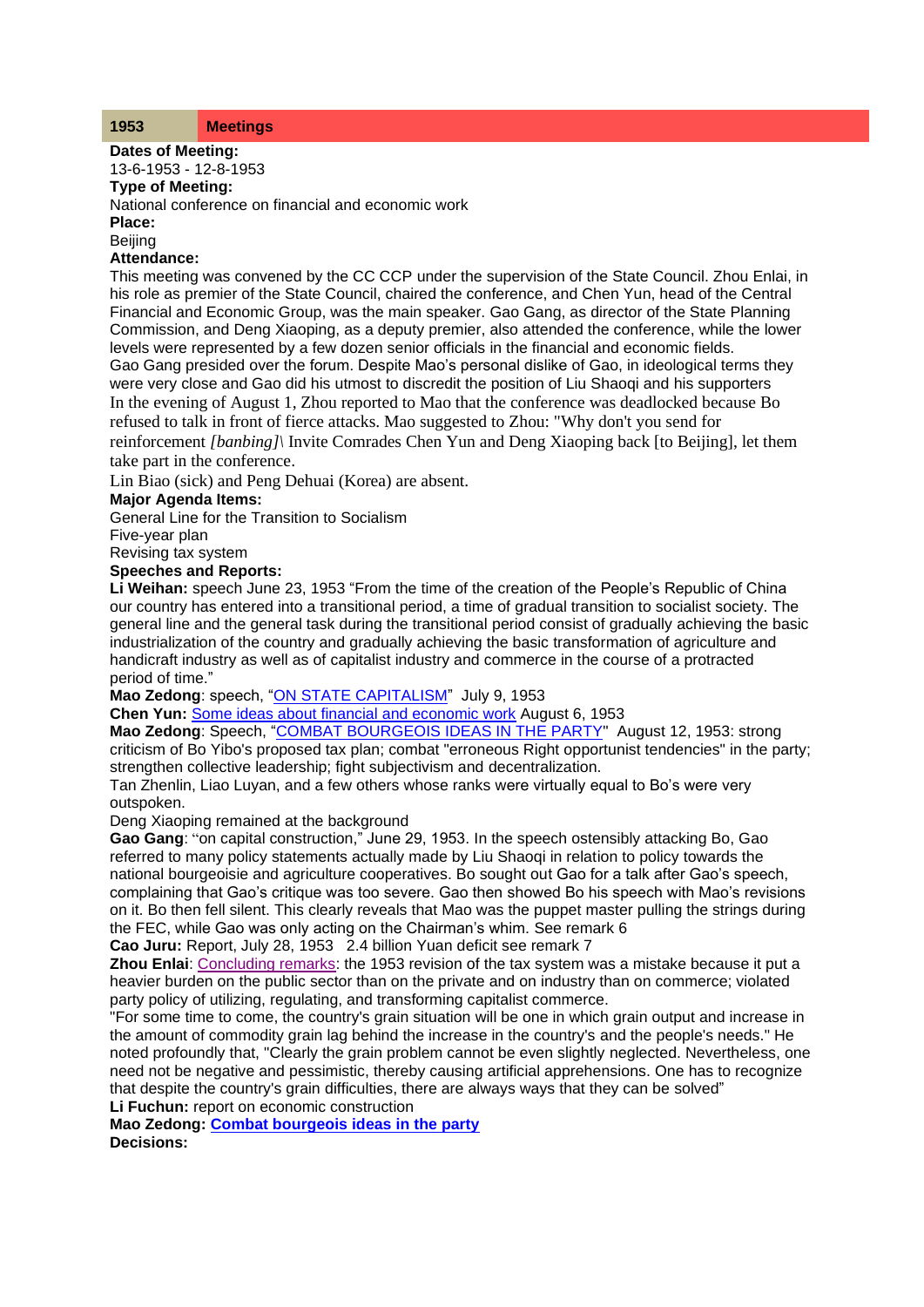• The most notable change in personnel assignments at the conference was that Deng replaced Bo as minister of finance and subsequently assumed the deputy directorship of the Central Financial and Economic Group

### **Remarks**

- 1. Mao Zedong subsequently commented that this conference set forth ["THE PARTY s GENERAL](http://www.commonprogram.science/documents/THE%20PARTY%20s%20GENERAL%20LINE.pdf)  [LINE"](http://www.commonprogram.science/documents/THE%20PARTY%20s%20GENERAL%20LINE.pdf) the General Line for Transition to Socialism, but that the leaders felt it was not yet time to propagate this throughout the entire party). He also later commented that at this conference some comrades did not speak appropriately, some were criticized, and some did not dare to speak at all. He vaguely linked this meeting with the Gao-Rao.
- 2. The dispute with Gao Gang and Rao Shushi seems to date back to this meeting, although little specific information is available on the nature of the dispute at this early stage. Gao initiated vigorous criticism of Bo Yibo's tax policies at this meeting. Gao Gang as chair of planning commission attacks Liu Shaoqi, Zhou Enlai, and others; and is repudiated
- 3. Bo Yibo came under criticism for Right opportunism but was defended by Peng Zhen, An Ziwen, and Liu Shaoqi (the latter basing this defence in part on Bo's steadfastness when he had been imprisoned by the Kuomintang).
- 4. Indirect criticism on Liu. He had given negative comments on the Shanxi proposals of April 17, 1951.
- 5. Participants representing various locales criticized the "excessive" and "rigid" control that the central government had been exercising through its policy of financial unification and its method of recovering all local balances at the end of the year.
- 6. Mao subsequently noted that after this meeting (and as a result of the discussions at the conference itself?) he had asked the major central and regional leaders to keep one another and the Central Committee, as well as the local administrations, informed. He made this remark in the context of lamenting the decrease in centralism that characterized the party after it gained control over China's major cities in 1949.
- 7. The June 1953 Politburo meeting [15-06-1953](http://www.commonprogram.science/meetings/1953/15-06-1953.pdf) set the stage for this conference, and the July 18, 1953, National United Front Work Conference [18-07-1953](http://www.commonprogram.science/meetings/1953/18-07-1953.pdf) also dealt with problems of integral importance to the questions at issue here.
- 8. Deng Xiaoping's speech to the Eighth Party Congress stated that this conference ended on August 11, but the date of Mao Zedong's speech cited above implies that the closing date was in fact August 12.
- 9. Gao made two major speeches at FFC, and the second one came under attack later. This speech, however, was carefully prepared: it was first drafted by Gao's subordinates such as Ma Hong and then revised and approved by Mao.
- 10. Mao launched a strong attack on Po within the Party, criticizing in particular his new tax system which included certain concessions to the private sector. Arguing that this system "would have led inevitably to capitalism," Mao characterized Po's errors as "mistakes of principle" which showed that "To some extent he has been corrupted both politically and ideologically." However, the Chairman implied the matter was not simply one of policy sponsorship by claiming Po had failed to make adequate reports to the Central Committee.
- *11.* The seriousness of these strictures notwithstanding, the approach adopted was educational with Po's case used to stimulate criticism of similar laxness towards the bourgeoisie in several spheres of work. Furthermore, no formal disciplinary action was taken against Po. In September, however, Po was relieved (*mien chih*) as Minister of Finance, although he continued to serve in other important economic posts and gained major new responsibilities in this area when the central government was reorganized a year later. While, as rectification principles advise, Po had not been formally punished and his talents continued to be used, his loss of a key post suggests the dangers of policy advocacy even in a period of high leadership cohesion. But in the last analysis, the exceptional nature of Po's case together with the mildness of the measures taken indicate the viability of rectification norms during the consolidation years. *Politics & Purges in China: Rectification and the Decline of Party Norms, 1950-1965. Contributors: Frederick C. Teiwes - author. Publisher: M. E. Sharpe. Place of Publication: New York. Publication Year: 1979. Page Number: 114/5*
- 12. (This meeting) which appears to be the first major instance of political manoeuvring by Kao, Jao and others linked to them. Kao himself was absent from at least part of this conference